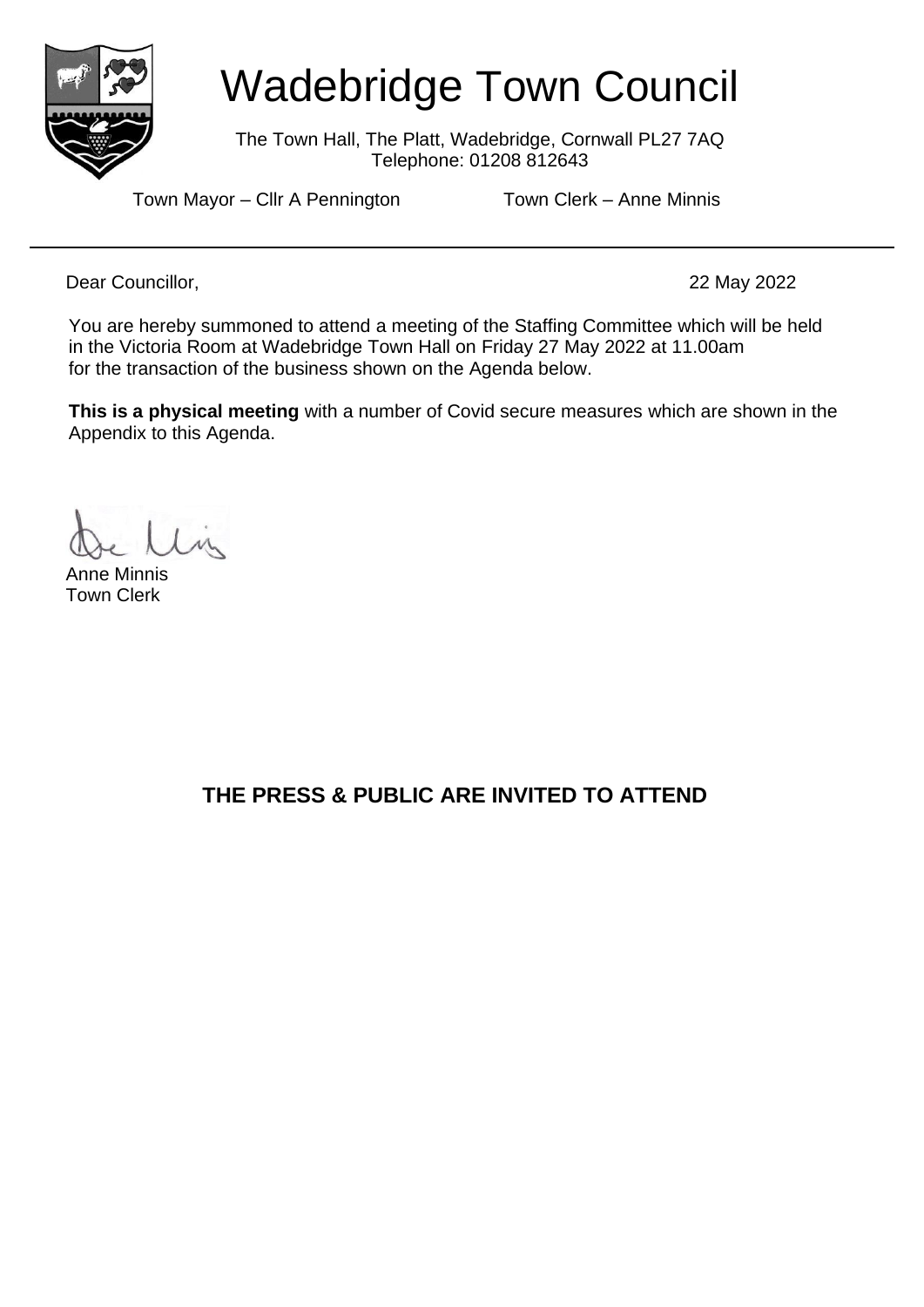## **AGENDA**

**Housekeeping –** Chairman to advise of evacuation routes in case of an emergency and remind all those present of the following:

- That the meeting may be filmed or recorded.
- Members and members of the public to turn mobile phones to silent.
- Should a Member or member of the public wish to film or photograph the meeting please sit in the 'Film/Photograph Area'.
- Members of the public, children or vulnerable persons who do not wish to be filmed or photographed please sit in the 'No Film/Photograph Area'.

## **1. To receive and approve apologies for absence.**

### **2. To receive Declarations of Interest**

#### **a) Pecuniary Interests**

*Declare those interests which have been declared on your Register of Interests relevant to the Agenda of the meeting. Whenever the item is being discussed, including public participation, Councillors must leave the room and not take part in the discussion and decision.*

#### **b) Non-Registerable Interests**

*Declare non-registerable interests at the start of the meeting or whenever the interest becomes apparent. When the item is being discussed, including public participation, Councillors must leave the meeting and not take part in the discussion or decision.*

#### **c) Dispensations**

*To receive any requests for dispensations relating to items on the agenda.*

#### **3. To confirm the confidential minutes of the meeting held on the 31 January 2022.**

- **4. Public Participation** to receive submissions from members of the public relating to items on the agenda.
- **5. Personnel matters - to consider the following resolution:** That the Press and Public be excluded from the meeting for the following item of business because of the confidential personnel nature of the business to be transacted - Public Bodies (Admission to Meetings) Act 1960.
	- **i.** Agree Interview Panel for Amenities Manager Post
	- **ii.** Shortleet Amenities Manager Post
	- **iii.** Staffing
	- **iv.** HR update

#### **6. Date of next meeting:**

• TBC

.